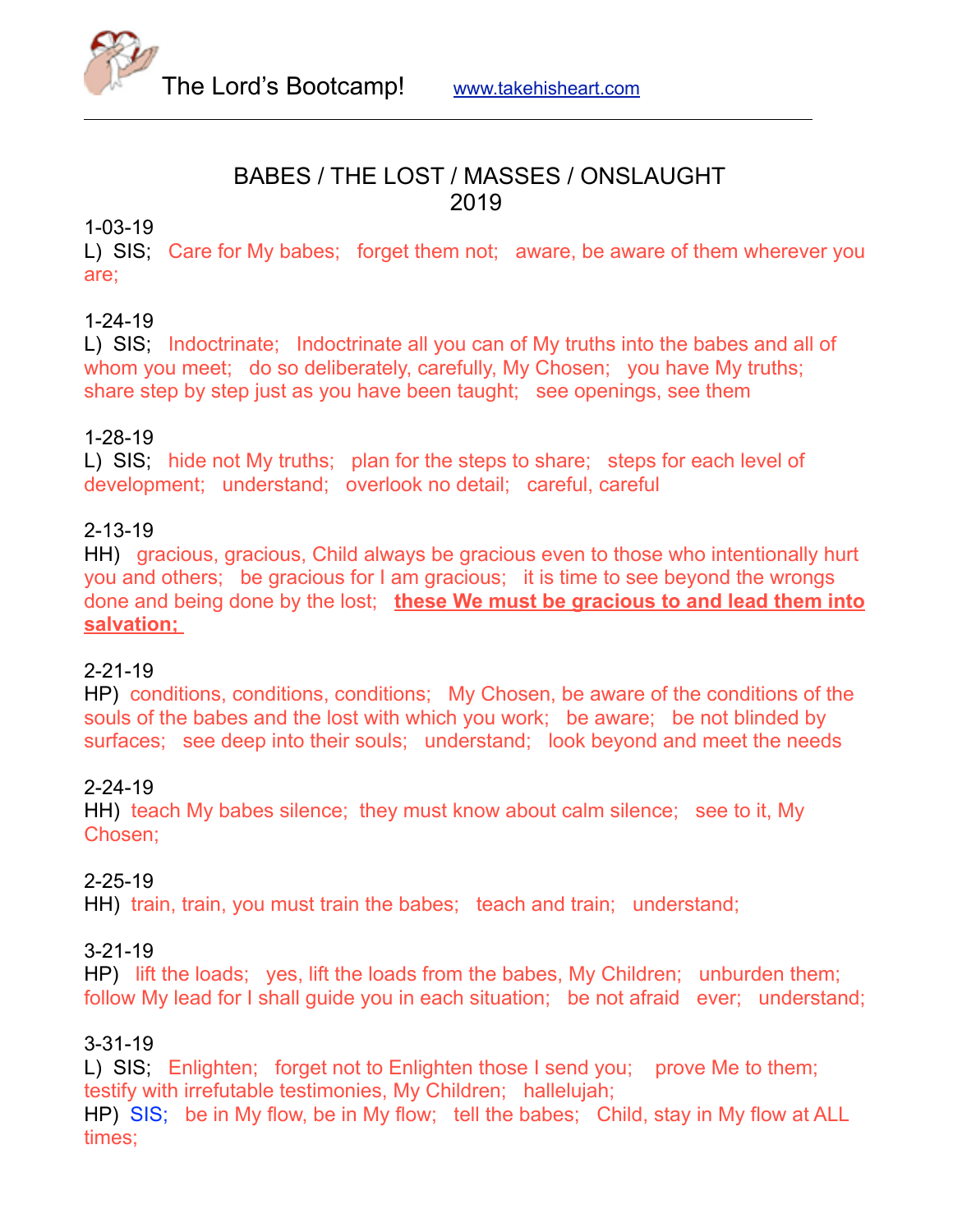# 4-10-19

HP) hinder not My babes; feed them what I say, when I say; choke them not; they must be allowed time and space to absorb; be aware, be aware, My Chosen;

# 5-06-19

HP) see to the salvation of the babes and the lost; cover and teach them; hesitate not; *let no opportunity pass by, My Children;* 

# 5-27-19

HP) Conjure no more; My people must Conjure not; relate this to them as they come; understand; aid them in total trust of Me

# 6-04-19

HP) remember, My Chosen, your first priority is salvation for the lost; utmost, utmost importance; let this priority not wane; understand

# 6-05-19

L) SIS; minister, minister, minister; watch for openings to minister My truths to all I bring to you, My Child; (Yes, Lord, I trust You to guide me in it.) Hallelujah

# 6-19-19

L) SIS; Call forth the babes; Child, it is time to call forth the babes; Call them, Call them, Call them; (I do now legally Call forth the babes for as Almighty Yahweh has said it is time. WTLAOYNY, I LAAI this Calling forth of the babes. Hallelujah!)

# 6-21-19

HP) wishful thinking; serves no good purpose; understand; reveal to the babes; **replace with trust, absolute trust in Me;** teach, teach, teach

# 6-30-19

L) Negotiate; Negotiate not with any enemy force whatsoever; **tell the babes, tell the babes this must not be;** (Yes, Father, I agree.) good, Child, good; be ready to teach My truths on many levels of readiness; understand

# 7-04-19

HP) do you believe Me; (Yes, Lord, I do.) feed My sheep;

# 7-14-19

HP) hunger, hunger, hunger; My Children, see those who hunger after Me; aid them in feasting of Me; recognize their hunger and feed them; understand;

# 7-21-19

L) SIS; guide, guide, guide; let Me guide you in guiding those I bring to you, Child; (I LAAI WTLAOYNY letting You, Almighty Yahweh, guide me in guiding those You bring to me.) be ready for they are coming

### 8-13-19

L) Comfort the lost with My truth, wisdom Mercy, Grace; Comfort them with My words I have given you, My Chosen; understand and Comfort them